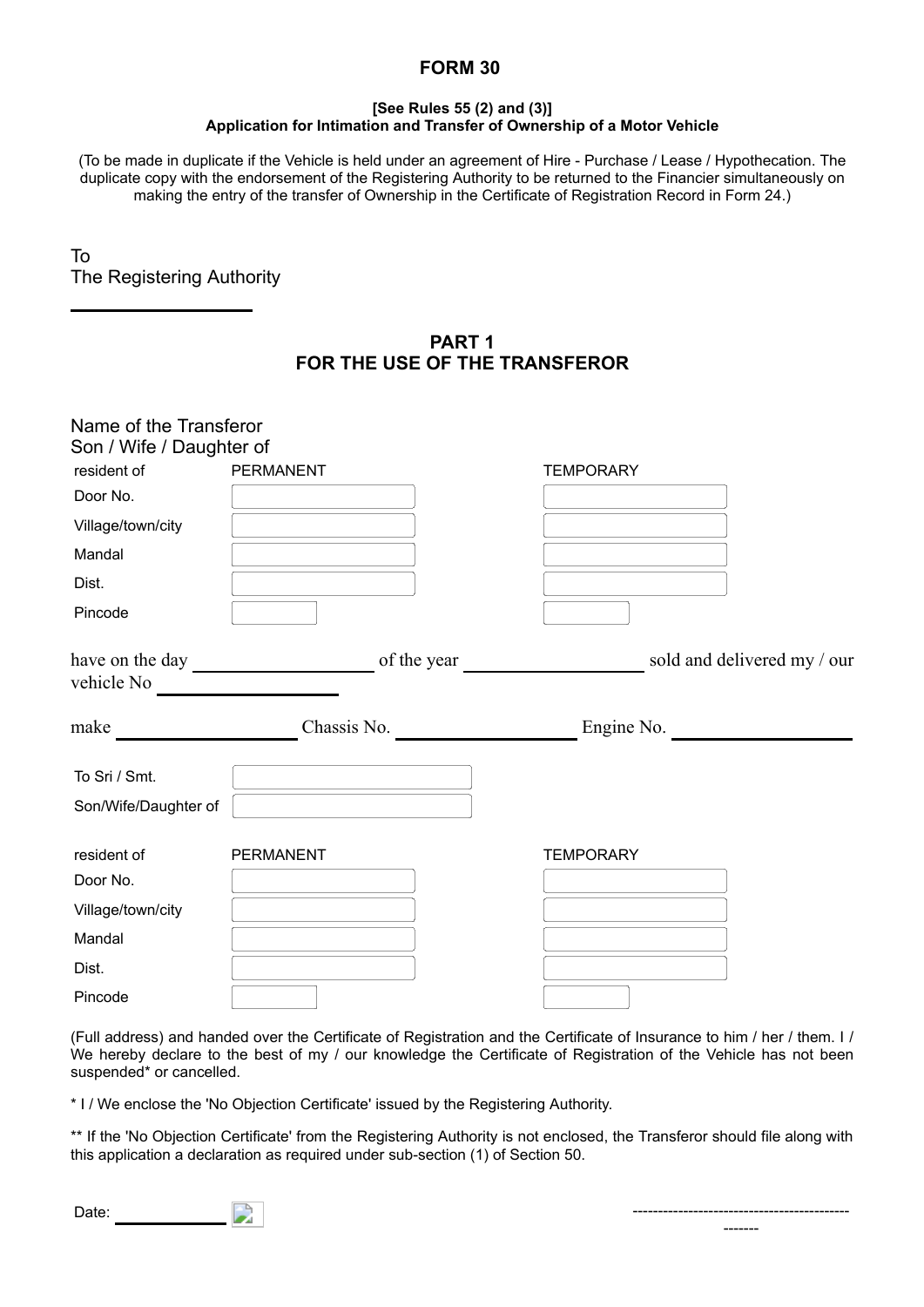\* Details of suspention or cancellation, \*\* Strike out whichever is inapplicable

## **PART II FOR THE USE OF TRANSFEREE**

| Name of the Transferee:                                                                                                                                                                                                       |                                                                                                                             |                                                                                                                                                                                                                                                                                                                                                                      |
|-------------------------------------------------------------------------------------------------------------------------------------------------------------------------------------------------------------------------------|-----------------------------------------------------------------------------------------------------------------------------|----------------------------------------------------------------------------------------------------------------------------------------------------------------------------------------------------------------------------------------------------------------------------------------------------------------------------------------------------------------------|
| Son / Wife / Daughter of :                                                                                                                                                                                                    |                                                                                                                             |                                                                                                                                                                                                                                                                                                                                                                      |
| Age: Full address:                                                                                                                                                                                                            |                                                                                                                             |                                                                                                                                                                                                                                                                                                                                                                      |
|                                                                                                                                                                                                                               | (Proof of address to be enclosed)                                                                                           |                                                                                                                                                                                                                                                                                                                                                                      |
| the motor vehicle<br>bearing Registration number bearing Registration                                                                                                                                                         | from                                                                                                                        | I, hereby declare that I/We have on this _____________________day of the year ____________________________purchased                                                                                                                                                                                                                                                  |
| and full address) (name and full address)<br>and request that necessary entries regarding the transfer of ownership of the vehicle in my/out case may be<br>myself responsible for any inaccuracy of the information.         |                                                                                                                             | recorded in the Certificate of Registration and Certificate of fitness of the vehicle, which is enclosed. The Certificate<br>of Insurance is also enclosed. To the best of my knowledge and belief I / We have not supressed any facts and<br>information furnished is true. The vehicle is not superdari and free from all encum- brances. I / We undertake to hold |
| Date: and the state of the state of the state of the state of the state of the state of the state of the state of the state of the state of the state of the state of the state of the state of the state of the state of the |                                                                                                                             | Signature or thumb impression<br>of the Transferor.                                                                                                                                                                                                                                                                                                                  |
|                                                                                                                                                                                                                               | Consent of the Financier in the case of Motor Vehicle subject to an agreement of<br>Hire - purchase / Lease / Hypothecation |                                                                                                                                                                                                                                                                                                                                                                      |
| above, with whom I / We have entered into an agreement of Hire - Purchase / Lease / Hypothecation.<br>Full name and address of the Financier                                                                                  |                                                                                                                             | I / We being a party to an agreement of Hire - Purchase / Lease / Hypothecation in respect of motor vehicle specified<br>above, give consent to the transfer of ownership of the said motor vehicle in the name of the transferee named                                                                                                                              |
|                                                                                                                                                                                                                               |                                                                                                                             | Signature of the FINANCIER                                                                                                                                                                                                                                                                                                                                           |
| Date                                                                                                                                                                                                                          |                                                                                                                             | Date                                                                                                                                                                                                                                                                                                                                                                 |
|                                                                                                                                                                                                                               | <b>Office Endorsement</b>                                                                                                   |                                                                                                                                                                                                                                                                                                                                                                      |
| Ref No.<br>with effect from<br>and ine the Registration record of this office in Form 24.                                                                                                                                     | Office of the<br>in the Registration Certificate of the vehicle                                                             | The Transfer of ownership of motor<br>vehicle under continuation of an endorsement of Hire-purchase/Lease/ Hypothecation agreement has been recorded                                                                                                                                                                                                                 |